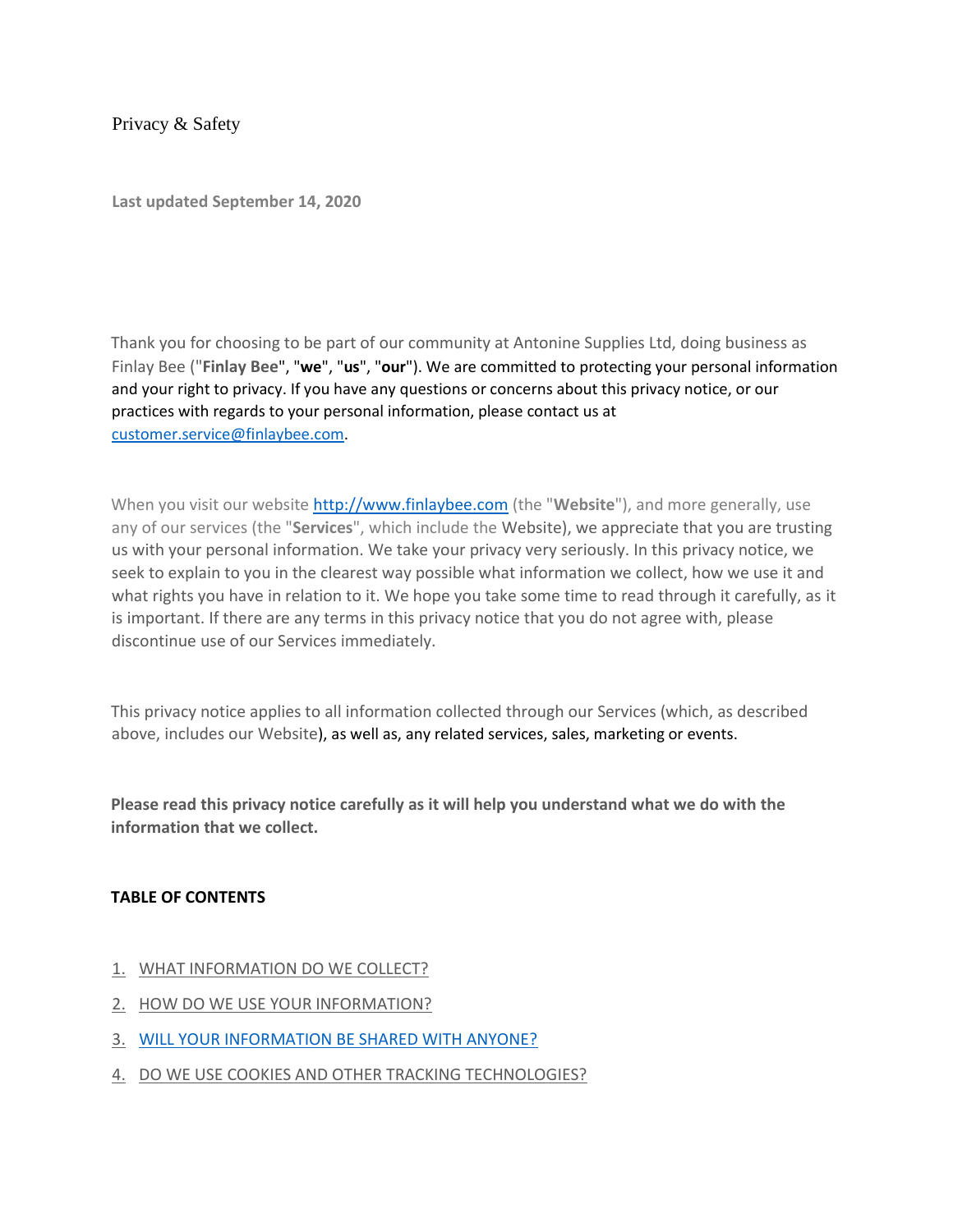- 5. [HOW LONG DO WE KEEP YOUR INFORMATION?](https://app.termly.io/dashboard/website/580764/privacy-policy#inforetain)
- 6. [HOW DO WE KEEP YOUR INFORMATION SAFE?](https://app.termly.io/dashboard/website/580764/privacy-policy#infosafe)
- 7. [DO WE COLLECT INFORMATION FROM MINORS?](https://app.termly.io/dashboard/website/580764/privacy-policy#infominors)
- 8. [WHAT ARE YOUR PRIVACY RIGHTS?](https://app.termly.io/dashboard/website/580764/privacy-policy#privacyrights)
- 9. [CONTROLS FOR DO-NOT-TRACK FEATURES](https://app.termly.io/dashboard/website/580764/privacy-policy#DNT)
- 10. [DO CALIFORNIA RESIDENTS HAVE SPECIFIC PRIVACY RIGHTS?](https://app.termly.io/dashboard/website/580764/privacy-policy#caresidents)
- 11. [DO WE MAKE UPDATES TO THIS NOTICE?](https://app.termly.io/dashboard/website/580764/privacy-policy#policyupdates)
- 12. [HOW CAN YOU CONTACT US ABOUT THIS NOTICE?](https://app.termly.io/dashboard/website/580764/privacy-policy#contact)

### 13. [HOW CAN YOU REVIEW, UPDATE OR DELETE THE DATA WE COLLECT FROM YOU?](https://app.termly.io/dashboard/website/580764/privacy-policy#request)

### **1. WHAT INFORMATION DO WE COLLECT?**

### **Personal information you disclose to us**

*In Short: We collect personal information that you provide to us.*

We collect personal information that you voluntarily provide to us when you register on the Website, express an interest in obtaining information about us or our products and Services, when you participate in activities on the Website or otherwise when you contact us.

The personal information that we collect depends on the context of your interactions with us and the Website, the choices you make and the products and features you use. The personal information we collect may include the following:

**Personal Information Provided by You.** We collect names; phone numbers; email addresses; mailing addresses; contact preferences; and other similar information.

**Payment Data.** We may collect data necessary to process your payment if you make purchases, such as your payment instrument number (such as a credit card number), and the security code associated with your payment instrument. All payment data is stored by Stripe. You may find their privacy notice link(s) here: [https://stripe.com/en-gb/privacy.](https://stripe.com/en-gb/privacy)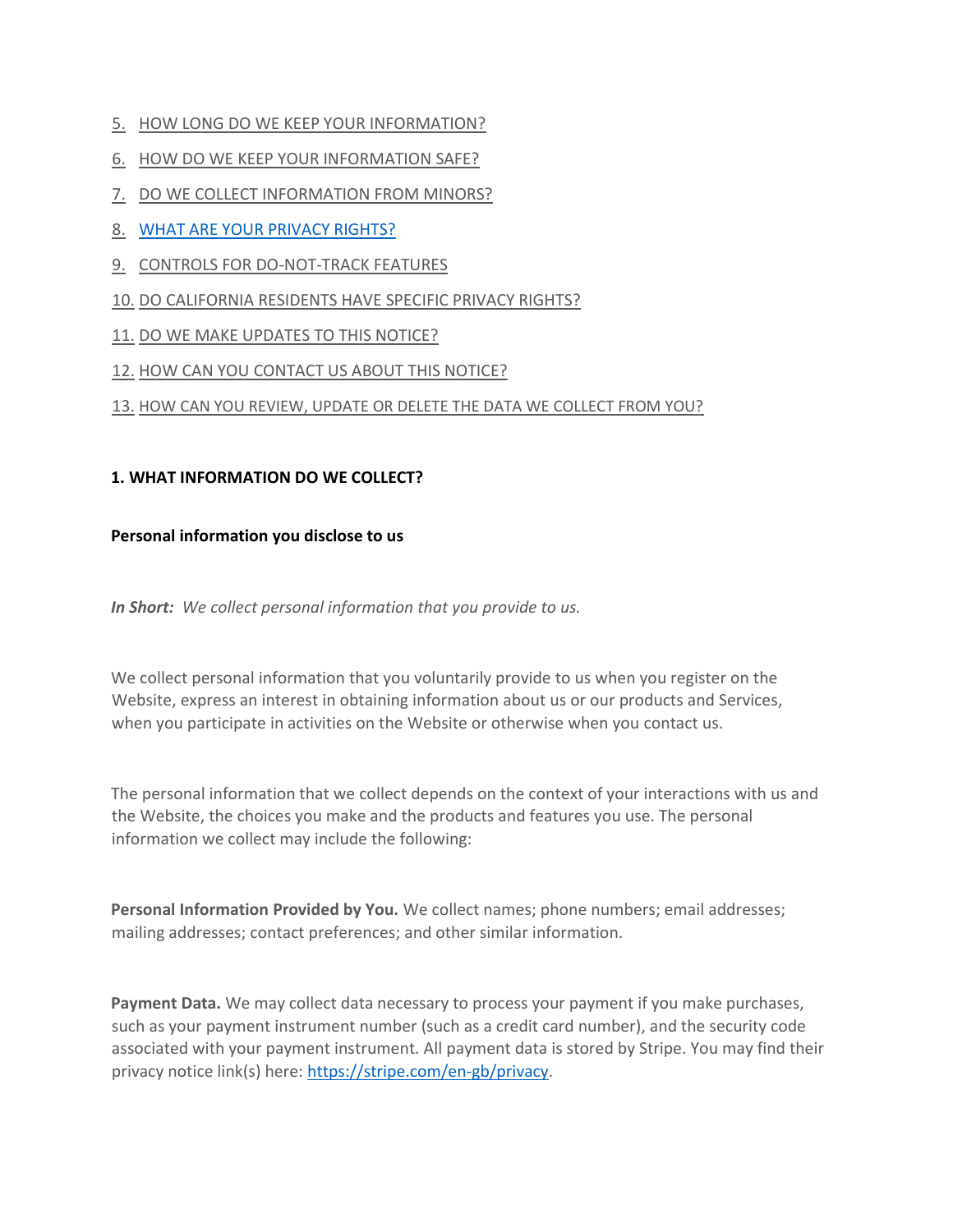All personal information that you provide to us must be true, complete and accurate, and you must notify us of any changes to such personal information.

### **Information automatically collected**

*In Short: Some information — such as your Internet Protocol (IP) address and/or browser and device characteristics — is collected automatically when you visit our Website.*

We automatically collect certain information when you visit, use or navigate the Website. This information does not reveal your specific identity (like your name or contact information) but may include device and usage information, such as your IP address, browser and device characteristics, operating system, language preferences, referring URLs, device name, country, location, information about how and when you use our Website and other technical information. This information is primarily needed to maintain the security and operation of our Website, and for our internal analytics and reporting purposes.

Like many businesses, we also collect information through cookies and similar technologies.

The information we collect includes:

• *Log and Usage Data.* Log and usage data is service-related, diagnostic, usage and performance information our servers automatically collect when you access or use our Website and which we record in log files. Depending on how you interact with us, this log data may include your IP address, device information, browser type and settings and information about your activity in the Website (such as the date/time stamps associated with your usage, pages and files viewed, searches and other actions you take such as which features you use), device event information (such as system activity, error reports (sometimes called 'crash dumps') and hardware settings).

### **2. HOW DO WE USE YOUR INFORMATION?**

*In Short: We process your information for purposes based on legitimate business interests, the fulfillment of our contract with you, compliance with our legal obligations, and/or your consent.*

We use personal information collected via our Website for a variety of business purposes described below. We process your personal information for these purposes in reliance on our legitimate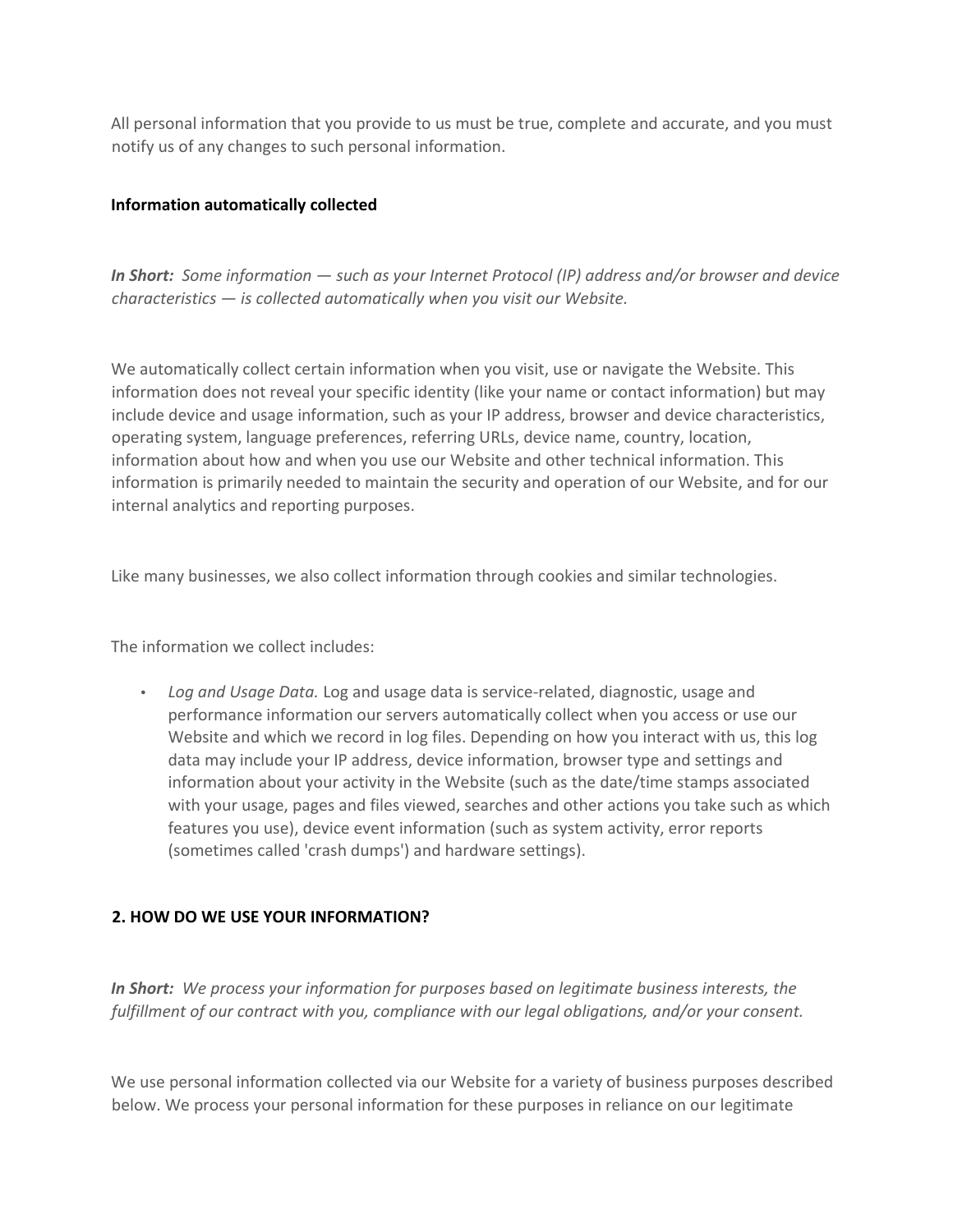business interests, in order to enter into or perform a contract with you, with your consent, and/or for compliance with our legal obligations. We indicate the specific processing grounds we rely on next to each purpose listed below.

We use the information we collect or receive:

- **To facilitate account creation and logon process.** If you choose to link your account with us to a third-party account (such as your Google or Facebook account), we use the information you allowed us to collect from those third parties to facilitate account creation and logon process for the performance of the contract.
- **To post testimonials.** We post testimonials on our Website that may contain personal information. Prior to posting a testimonial, we will obtain your consent to use your name and the content of the testimonial. If you wish to update, or delete your testimonial, please contact us at customer.service@finlaybee.com and be sure to include your name, testimonial location, and contact information.
- **Request feedback.** We may use your information to request feedback and to contact you about your use of our Website.
- **To enable user-to-user communications.** We may use your information in order to enable user-to-user communications with each user's consent.
- **To manage user accounts.** We may use your information for the purposes of managing our account and keeping it in working order.
- **To send administrative information to you.** We may use your personal information to send you product, service and new feature information and/or information about changes to our terms, conditions, and policies.
- **To protect our Services.** We may use your information as part of our efforts to keep our Website safe and secure (for example, for fraud monitoring and prevention).
- **To enforce our terms, conditions and policies for business purposes, to comply with legal and regulatory requirements or in connection with our contract.**
- **To respond to legal requests and prevent harm.** If we receive a subpoena or other legal request, we may need to inspect the data we hold to determine how to respond.
- **Fulfill and manage your orders.** We may use your information to fulfill and manage your orders, payments, returns, and exchanges made through the Website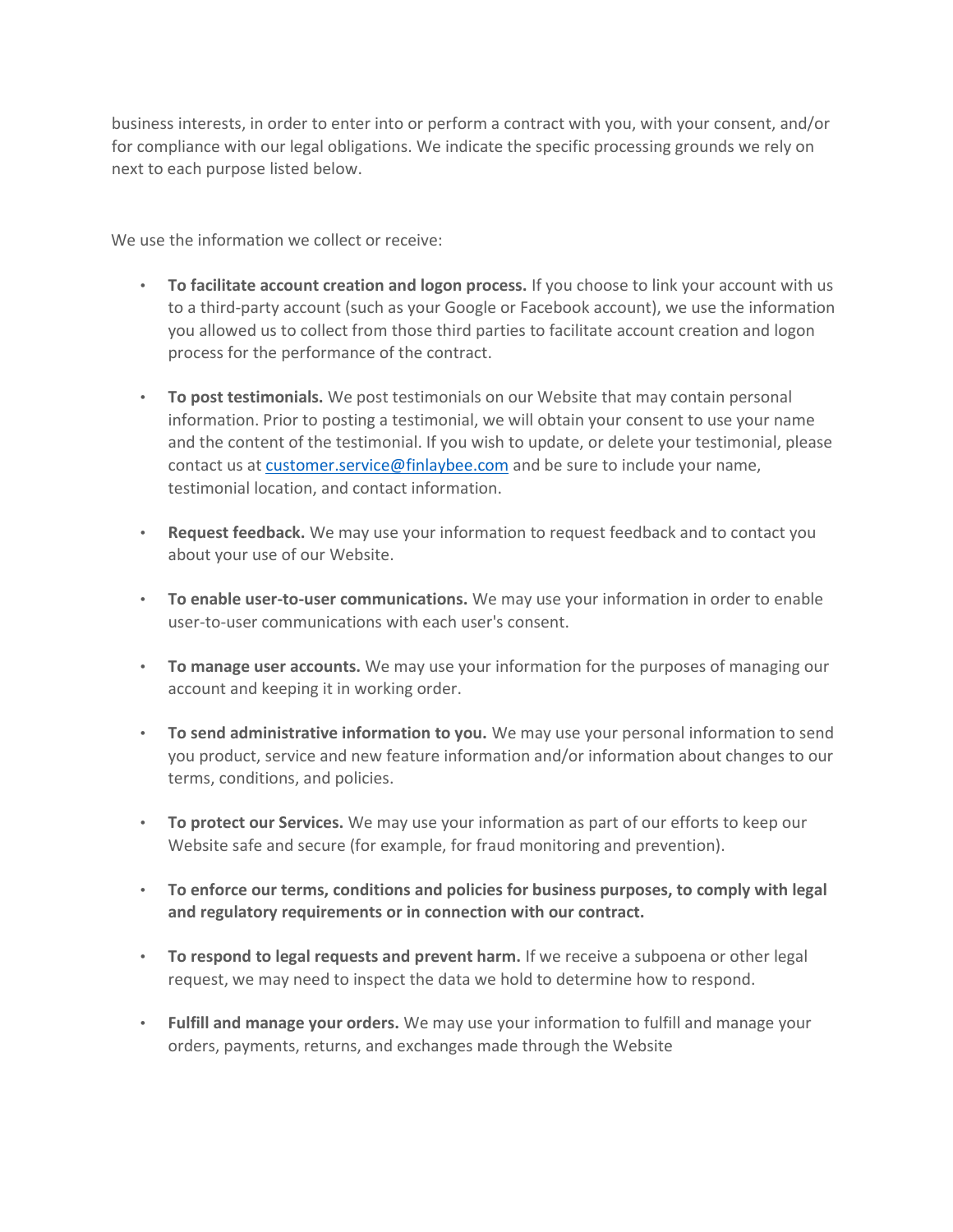- **Administer prize draws and competitions.** We may use your information to administer prize draws and competitions when you elect to participate in our competitions.
- **To deliver and facilitate delivery of services to the user.** We may use your information to provide you with the requested service.
- **To respond to user inquiries/offer support to users.** We may use your information to respond to your inquiries and solve any potential issues you might have with the use of our Services.\
- **To send you marketing and promotional communications.** We and/or our third-party marketing partners may use the personal information you send to us for our marketing purposes, if this is in accordance with your marketing preferences. For example, when expressing an interest in obtaining information about us or our Website, subscribing to marketing or otherwise contacting us, we will collect personal information from you. You can opt-out of our marketing emails at any time (see the ["WHAT ARE YOUR PRIVACY](https://app.termly.io/dashboard/website/580764/privacy-policy#privacyrights) [RIGHTS"](https://app.termly.io/dashboard/website/580764/privacy-policy#privacyrights) below).
- **Deliver targeted advertising to you.** We may use your information to develop and display personalized content and advertising (and work with third parties who do so) tailored to your interests and/or location and to measure its effectiveness.

# **3. WILL YOUR INFORMATION BE SHARED WITH ANYONE?**

*In Short: We only share information with your consent, to comply with laws, to provide you with services, to protect your rights, or to fulfill business obligations.*

We may process or share your data that we hold based on the following legal basis:

- **Consent:** We may process your data if you have given us specific consent to use your personal information for a specific purpose.
- **Legitimate Interests:** We may process your data when it is reasonably necessary to achieve our legitimate business interests.
- **Performance of a Contract:** Where we have entered into a contract with you, we may process your personal information to fulfill the terms of our contract.
- **Legal Obligations:** We may disclose your information where we are legally required to do so in order to comply with applicable law, governmental requests, a judicial proceeding, court order, or legal process, such as in response to a court order or a subpoena (including in response to public authorities to meet national security or law enforcement requirements).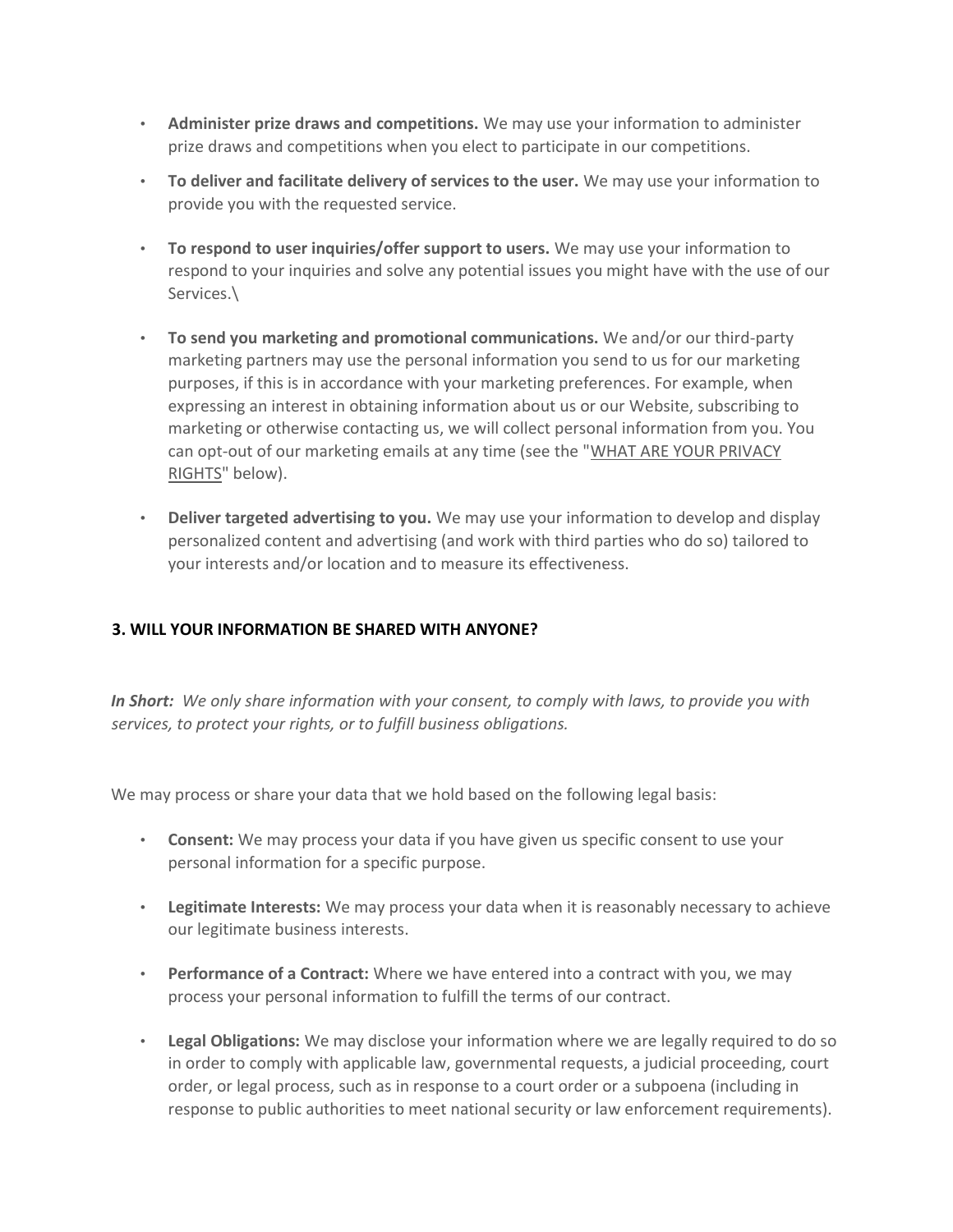• **Vital Interests:** We may disclose your information where we believe it is necessary to investigate, prevent, or take action regarding potential violations of our policies, suspected fraud, situations involving potential threats to the safety of any person and illegal activities, or as evidence in litigation in which we are involved.

More specifically, we may need to process your data or share your personal information in the following situations:

• **Business Transfers.** We may share or transfer your information in connection with, or during negotiations of, any merger, sale of company assets, financing, or acquisition of all or a portion of our business to another company.

# **4. DO WE USE COOKIES AND OTHER TRACKING TECHNOLOGIES?**

*In Short: We may use cookies and other tracking technologies to collect and store your information.*

We may use cookies and similar tracking technologies (like web beacons and pixels) to access or store information. Specific information about how we use such technologies and how you can refuse certain cookies is set out in our Cookie Notice.

# **5. HOW LONG DO WE KEEP YOUR INFORMATION?**

*In Short: We keep your information for as long as necessary to fulfill the purposes outlined in this privacy notice unless otherwise required by law.*

We will only keep your personal information for as long as it is necessary for the purposes set out in this privacy notice, unless a longer retention period is required or permitted by law (such as tax, accounting or other legal requirements). No purpose in this notice will require us keeping your personal information for longer than the period of time in which users have an account with us.

When we have no ongoing legitimate business need to process your personal information, we will either delete or anonymize such information, or, if this is not possible (for example, because your personal information has been stored in backup archives), then we will securely store your personal information and isolate it from any further processing until deletion is possible.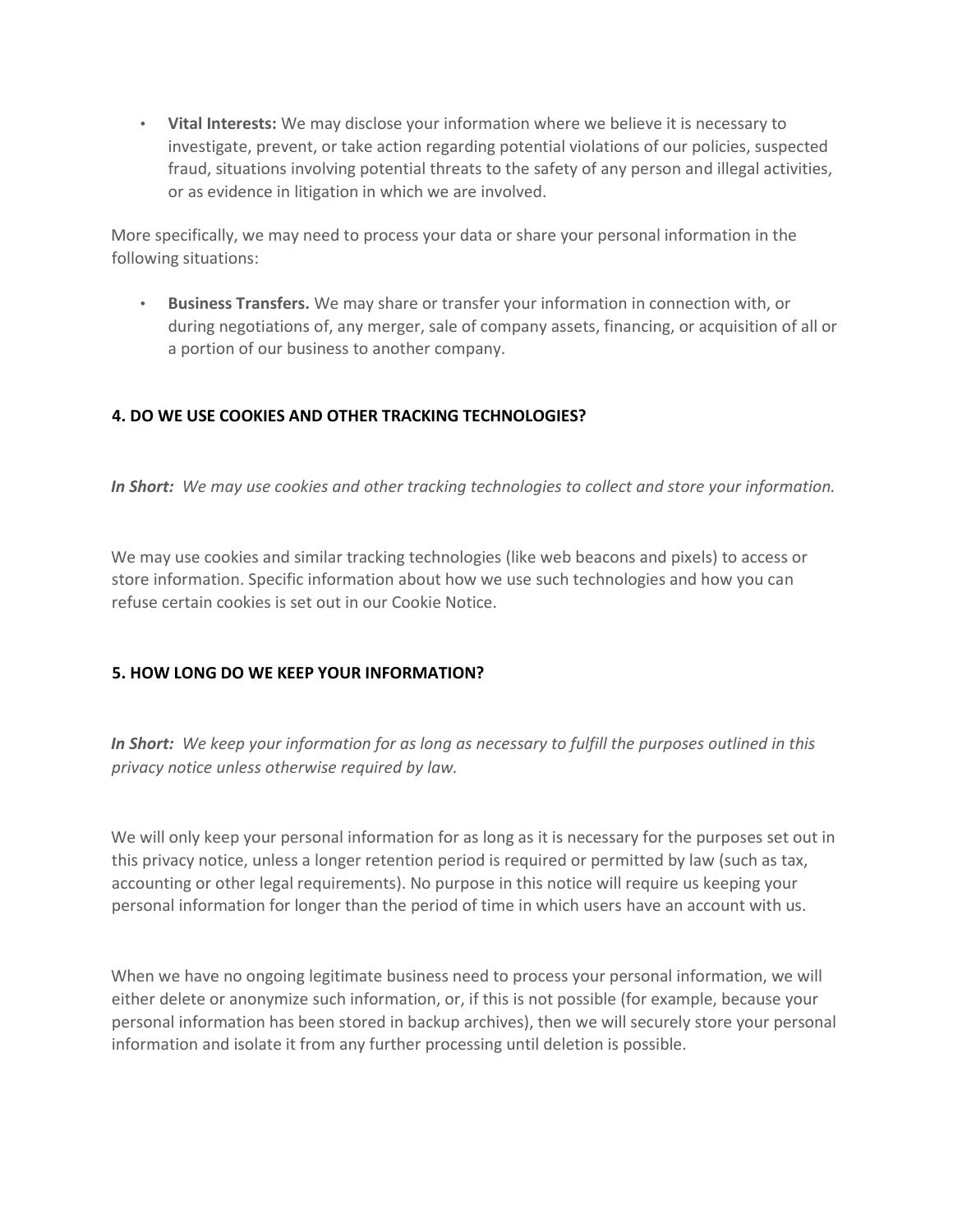### **6. HOW DO WE KEEP YOUR INFORMATION SAFE?**

*In Short: We aim to protect your personal information through a system of organizational and technical security measures.*

We have implemented appropriate technical and organizational security measures designed to protect the security of any personal information we process. However, despite our safeguards and efforts to secure your information, no electronic transmission over the Internet or information storage technology can be guaranteed to be 100% secure, so we cannot promise or guarantee that hackers, cybercriminals, or other unauthorized third parties will not be able to defeat our security, and improperly collect, access, steal, or modify your information. Although we will do our best to protect your personal information, transmission of personal information to and from our Website is at your own risk. You should only access the Website within a secure environment.

### **7. DO WE COLLECT INFORMATION FROM MINORS?**

*In Short: We do not knowingly collect data from or market to children under 18 years of age.*

We do not knowingly solicit data from or market to children under 18 years of age. By using the Website, you represent that you are at least 18 or that you are the parent or guardian of such a minor and consent to such minor dependent's use of the Website. If we learn that personal information from users less than 18 years of age has been collected, we will deactivate the account and take reasonable measures to promptly delete such data from our records. If you become aware of any data we may have collected from children under age 18, please contact us at customer.service@finlaybee.com.

### **8. WHAT ARE YOUR PRIVACY RIGHTS?**

*In Short: In some regions, such as the European Economic Area, you have rights that allow you greater access to and control over your personal information. You may review, change, or terminate your account at any time.*

In some regions (like the European Economic Area), you have certain rights under applicable data protection laws. These may include the right (i) to request access and obtain a copy of your personal information, (ii) to request rectification or erasure; (iii) to restrict the processing of your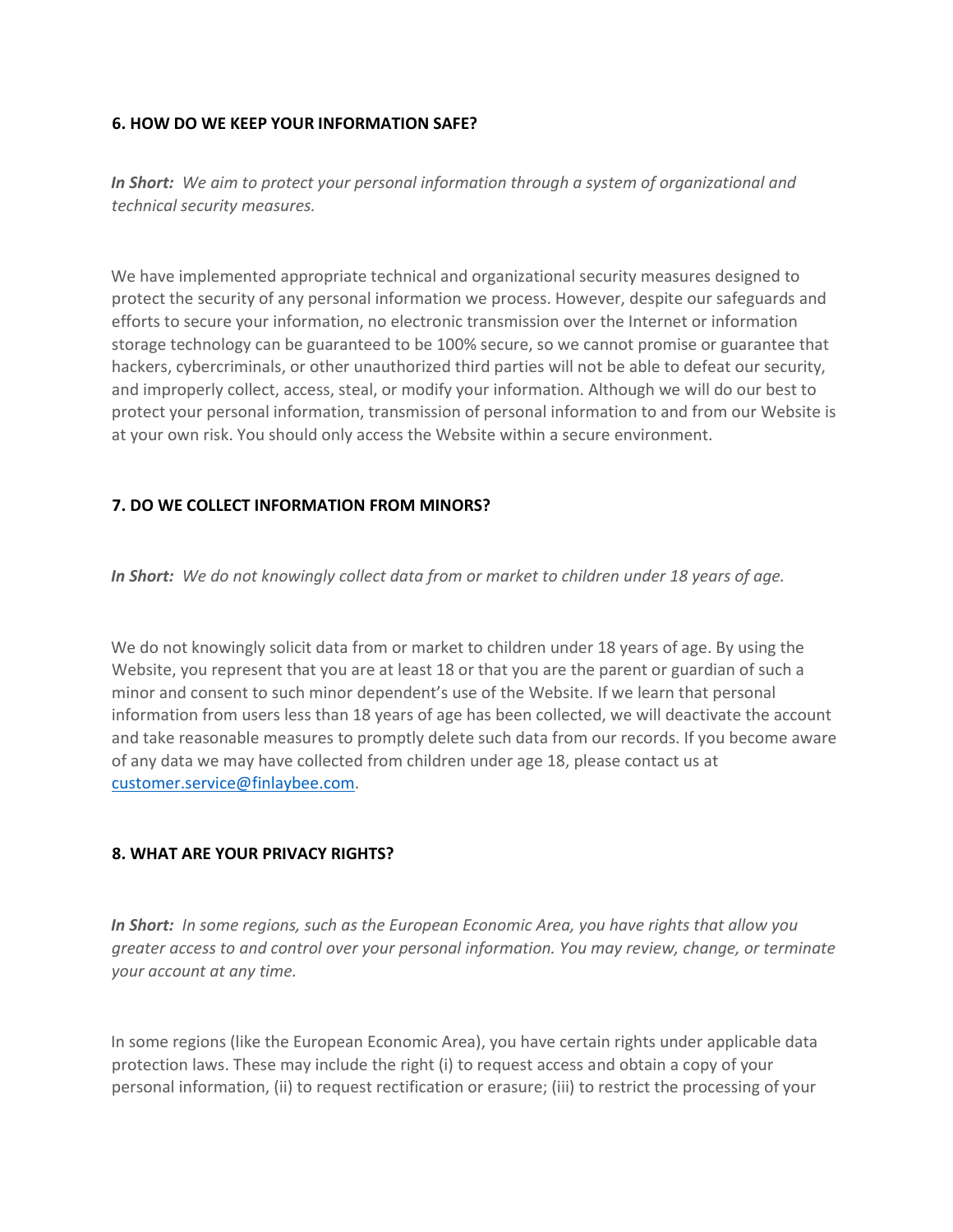personal information; and (iv) if applicable, to data portability. In certain circumstances, you may also have the right to object to the processing of your personal information. To make such a request, please use the **contact details** provided below. We will consider and act upon any request in accordance with applicable data protection laws.

If we are relying on your consent to process your personal information, you have the right to withdraw your consent at any time. Please note however that this will not affect the lawfulness of the processing before its withdrawal, nor will it affect the processing of your personal information conducted in reliance on lawful processing grounds other than consent.

If you are a resident in the European Economic Area and you believe we are unlawfully processing your personal information, you also have the right to complain to your local data protection supervisory authority. You can find their contact details here: [http://ec.europa.eu/justice/dataprotection/bodies/authorities/index\\_en.htm.](http://ec.europa.eu/justice/data-protection/bodies/authorities/index_en.htm)

If you are a resident in Switzerland, the contact details for the data protection authorities are available here: [https://www.edoeb.admin.ch/edoeb/en/home.html.](https://www.edoeb.admin.ch/edoeb/en/home.html)

If you have questions or comments about your privacy rights, you may email us at customer.service@finlaybee.com.

### **Account Information**

If you would at any time like to review or change the information in your account or terminate your account, you can:

• Log in to your account settings and update your user account.

Upon your request to terminate your account, we will deactivate or delete your account and information from our active databases. However, we may retain some information in our files to prevent fraud, troubleshoot problems, assist with any investigations, enforce our Terms of Use and/or comply with applicable legal requirements.

**Cookies and similar technologies:** Most Web browsers are set to accept cookies by default. If you prefer, you can usually choose to set your browser to remove cookies and to reject cookies. If you choose to remove cookies or reject cookies, this could affect certain features or services of our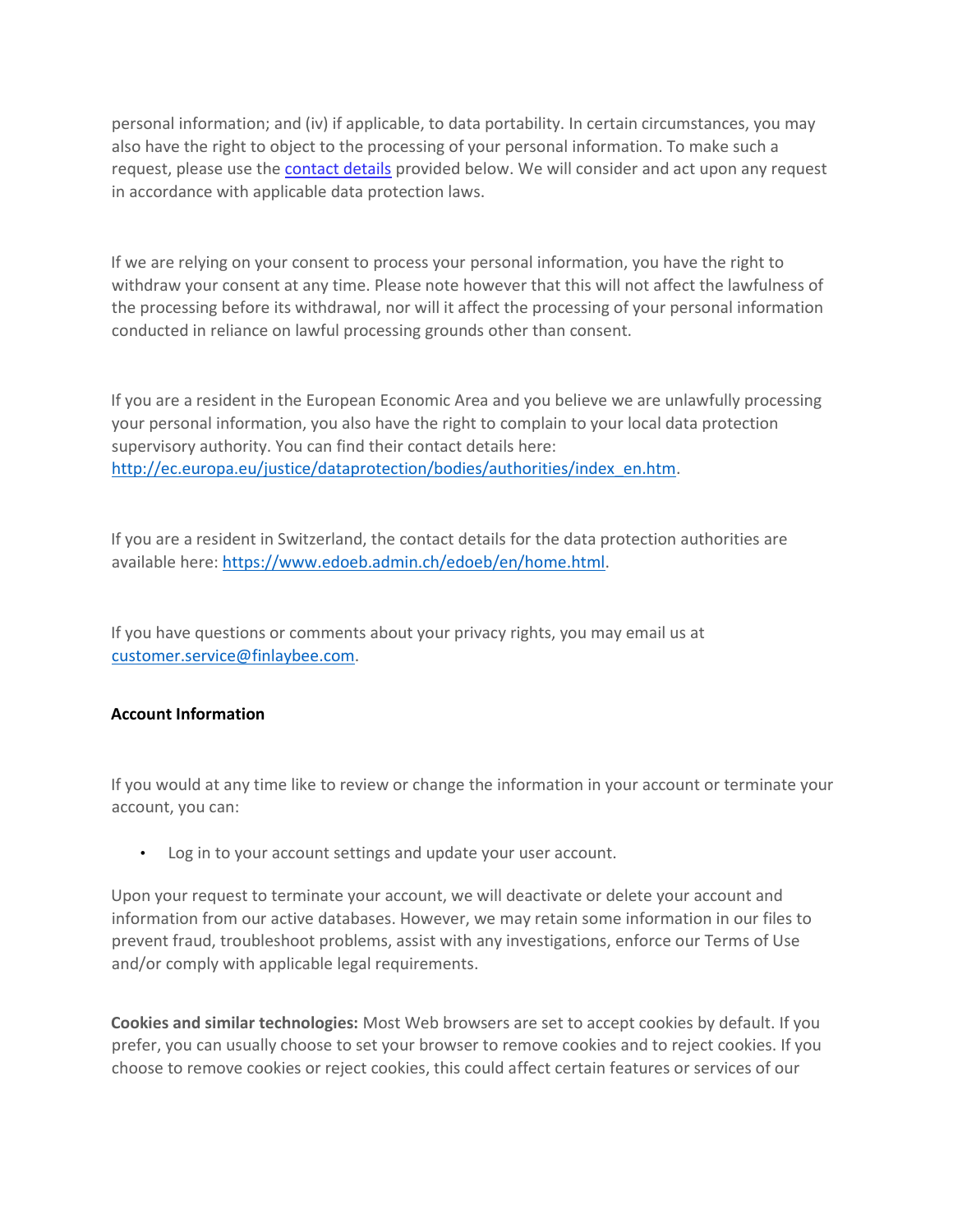Website. To opt-out of interest-based advertising by advertisers on our Website visit [http://www.aboutads.info/choices/.](http://www.aboutads.info/choices/) 

**Opting out of email marketing:** You can unsubscribe from our marketing email list at any time by clicking on the unsubscribe link in the emails that we send or by contacting us using the details provided below. You will then be removed from the marketing email list — however, we may still communicate with you, for example to send you service-related emails that are necessary for the administration and use of your account, to respond to service requests, or for other non-marketing purposes. To otherwise opt-out, you may:

• Access your account settings and update your preferences.

# **9. CONTROLS FOR DO-NOT-TRACK FEATURES**

Most web browsers and some mobile operating systems and mobile applications include a Do-NotTrack ("DNT") feature or setting you can activate to signal your privacy preference not to have data about your online browsing activities monitored and collected. At this stage no uniform technology standard for recognizing and implementing DNT signals has been finalized. As such, we do not currently respond to DNT browser signals or any other mechanism that automatically communicates your choice not to be tracked online. If a standard for online tracking is adopted that we must follow in the future, we will inform you about that practice in a revised version of this privacy notice.

# **10. DO CALIFORNIA RESIDENTS HAVE SPECIFIC PRIVACY RIGHTS?**

*In Short: Yes, if you are a resident of California, you are granted specific rights regarding access to your personal information.*

California Civil Code Section 1798.83, also known as the "Shine The Light" law, permits our users who are California residents to request and obtain from us, once a year and free of charge, information about categories of personal information (if any) we disclosed to third parties for direct marketing purposes and the names and addresses of all third parties with which we shared personal information in the immediately preceding calendar year. If you are a California resident and would like to make such a request, please submit your request in writing to us using the contact information provided below.

If you are under 18 years of age, reside in California, and have a registered account with the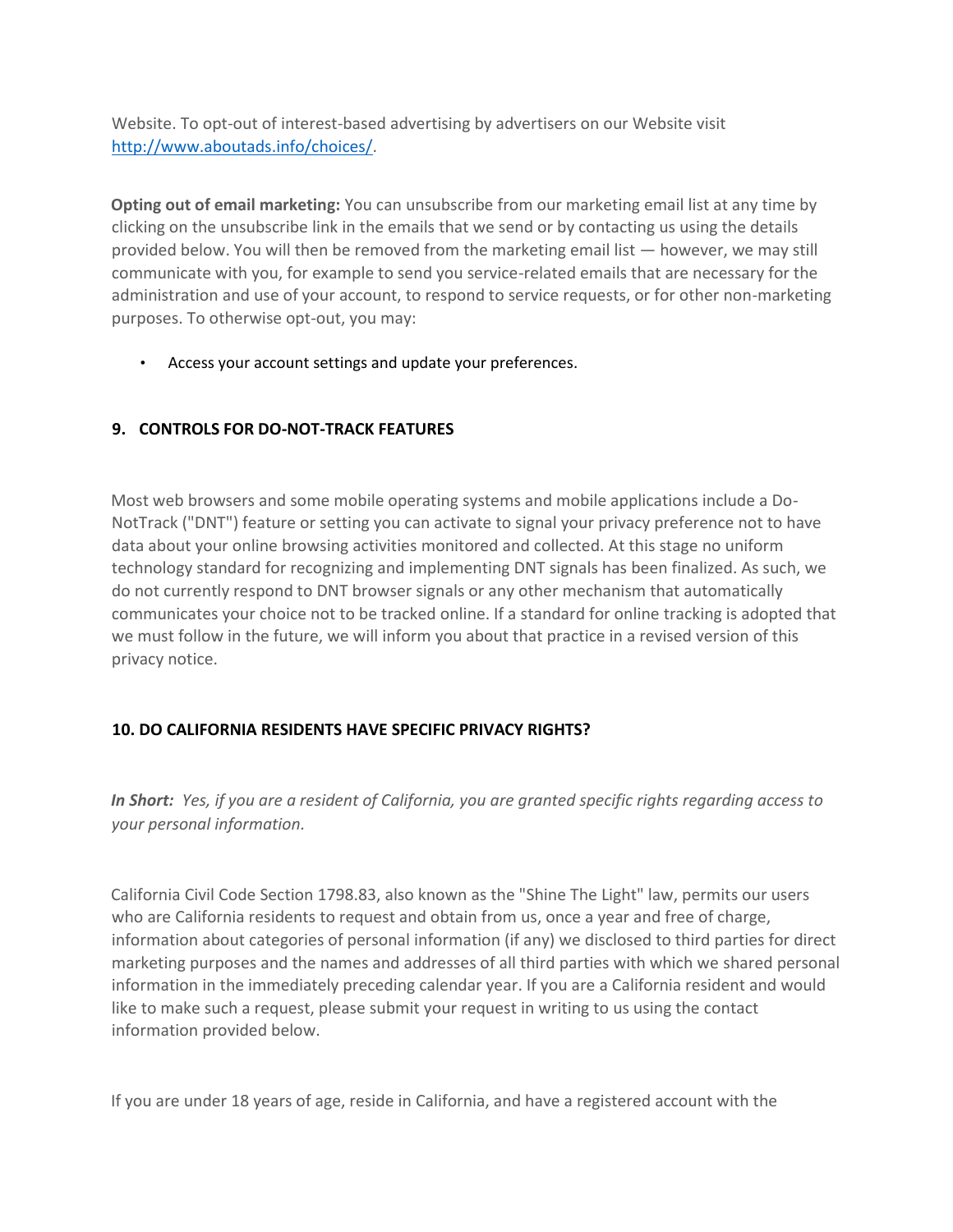Website, you have the right to request removal of unwanted data that you publicly post on the Website. To request removal of such data, please contact us using the contact information provided below, and include the email address associated with your account and a statement that you reside in California. We will make sure the data is not publicly displayed on the Website, but please be aware that the data may not be completely or comprehensively removed from all our systems (e.g. backups, etc.).

### **11. DO WE MAKE UPDATES TO THIS NOTICE?**

*In Short: Yes, we will update this notice as necessary to stay compliant with relevant laws.*

We may update this privacy notice from time to time. The updated version will be indicated by an updated "Revised" date and the updated version will be effective as soon as it is accessible. If we make material changes to this privacy notice, we may notify you either by prominently posting a notice of such changes or by directly sending you a notification. We encourage you to review this privacy notice frequently to be informed of how we are protecting your information.

### **12. HOW CAN YOU CONTACT US ABOUT THIS NOTICE?**

If you have questions or comments about this notice, you may email us at customer.service@finlaybee.com or by post to:

Antonine Supplies Ltd 160 Kemp House City Road London EC1V 2NX United Kingdom

# **13. HOW CAN YOU REVIEW, UPDATE, OR DELETE THE DATA WE COLLECT FROM YOU?**

Based on the applicable laws of your country, you may have the right to request access to the personal information we collect from you, change that information, or delete it in some